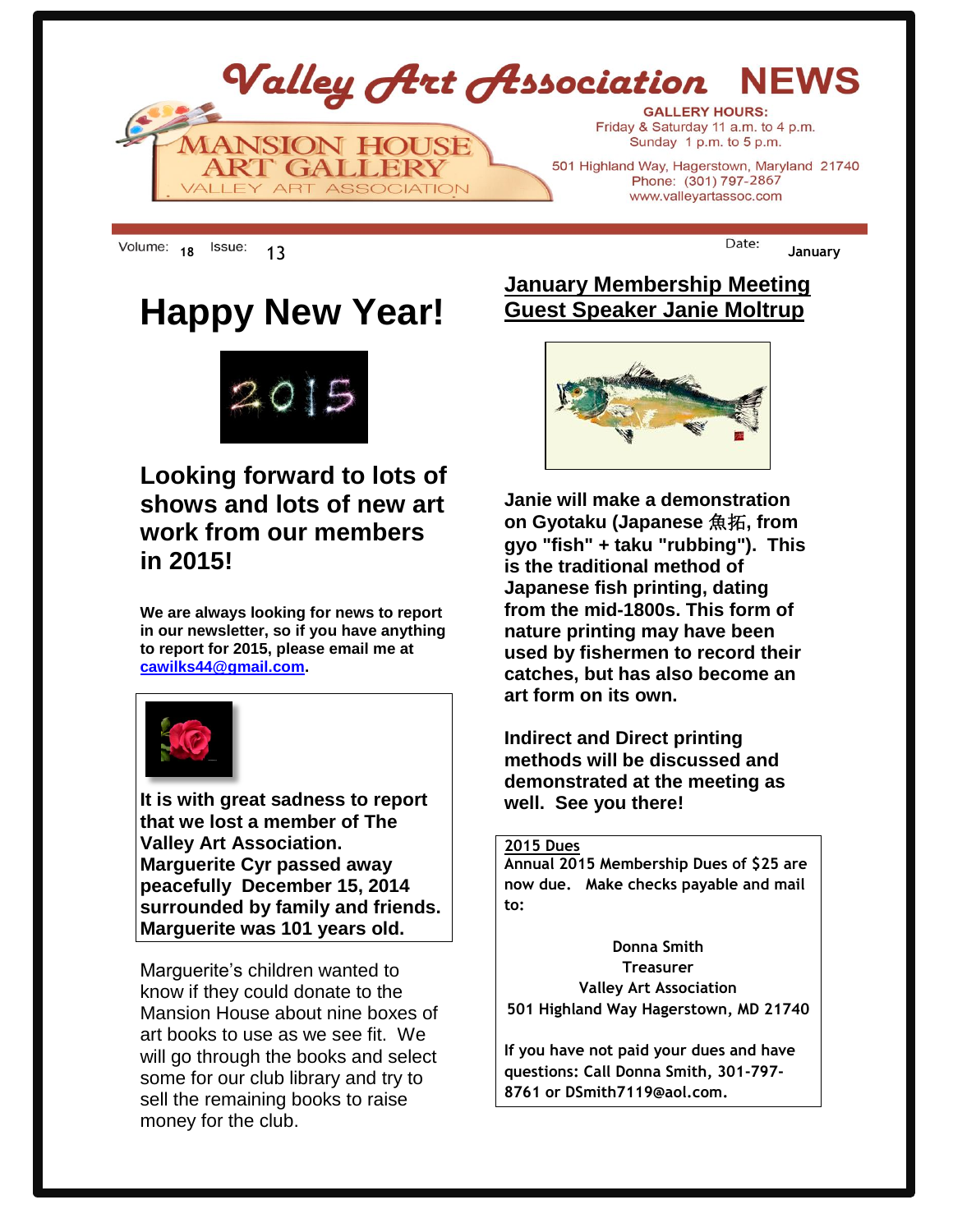**Janie arranged to have the calendar and Facebook icons moved to the main menu on the VAA web site to make them more accessible.** 

**Announcement to All Sitters Please encourage ALL Visitors to sign our guest book before leaving the Galleries.**

#### **FYI for the VAA Membership**

**Once again, your VAA Board is diligently working to ensure that the Association will enjoy a fiscally secure future. Also, currently there exists a need to purchase some items that will be used to serve the membership as well as maintain an acceptable level of appearance of the Gallery. To achieve the above goals, the board is considering a recommendation to the membership that would increase our dues from \$25 annually to \$30 for 2015. Prior to this recommendation the Board would appreciate your suggestions pertaining to how financially the above obligations may be met. Your input is important! Please contact any Board member and share your thoughts with them. Thank you in advance for your time and efforts.**

**If any VAA members want to pay to have their event on FB, Contact Janie Moltrup or Nancy Arsenovic. As for the boosting the events people may want to do that to their own page and link it to the VAA website.**

**The following VAA Members will be showing their works into 2015:**

#### **Destination Arts Show**

**Several VAA members known as the "Prometheans" are currently displaying their artwork in Waynesboro as a part of the Arts Alliance of Greater Waynesboro. The show is taking place at Gallery 20 East on 20 E. Main St. Everyone is encouraged to drop by and see these beautiful works as well as a large selection of creative photos called "Through The Lens" on display.**

#### **Hours are:**

**Thursdays from 1:00 to 4:00 p.m. Fridays from 5:00 to 8:00 p.m. Saturdays from 12:00 to 6:00 p.m. Sundays from 1:00 to 4:00 p.m.**

#### **Inspiration Tuesdays**

**Dates: Continuous Day: Tuesday Time: 10am-2pm Location: Mansion House Tuition: Free. Marjorie Tressler is facilitating a weekly painting session in oil, acrylic, watercolor or mixed media for intermediate and advanced painters each Tuesday. These sessions are free and open to all members of the VAA. The artists share ideas, experiences, knowledge and use of materials. There are some critiques, but most of all, inspiration. The artists supply their own materials, still life set-ups and resource photographs, etc. The only requirement is that the artist needs to be selfmotivated and able to work independently. For more information or to sign up, please contact Marjorie at 717-762-6791 or** 

**[marjorietressler@comcast.net.](mailto:marjorietressler@comcast.net)**

#### **Wednesday Art Group**

**The Wednesday Art Group invites you to join us. We meet every Wednesday from 10am to 2pm. Bring your lunch and paints, any medium. For more information call Audrey Mentzer at 301- 739-8112 or Ruth Peyton at 304-274-3465.**

#### **Wednesday Night Art Class**

**Beginning January 7, the dates are as follows: Continuous Day: Wednesday 6:30-9pm Location: Mansion House Tuition: \$65 per 6 week session. Marjorie Tressler is teaching a class in both oil and acrylic every Wednesday night except the fourth Wednesday of each month. These classes are for all painting levels. Each student gets individual attention and is encouraged to work on any subject they are interested in and wish to paint. This class is very unique where students are taught in a very friendly, relaxed atmosphere with fun conversations, where everyone is enjoying the experience of creating a beautiful painting. The only requirement is for students to provide their own materials and come to have fun!! For more information please contact Marjorie at 717-762-6791 or** 

**[marjorietressler@comcast.net.](mailto:marjorietressler@comcast.net)**

#### **All Member Show**

**The "Think Snow" All Member Show will continue until February 2nd when all paintings should be picked up.**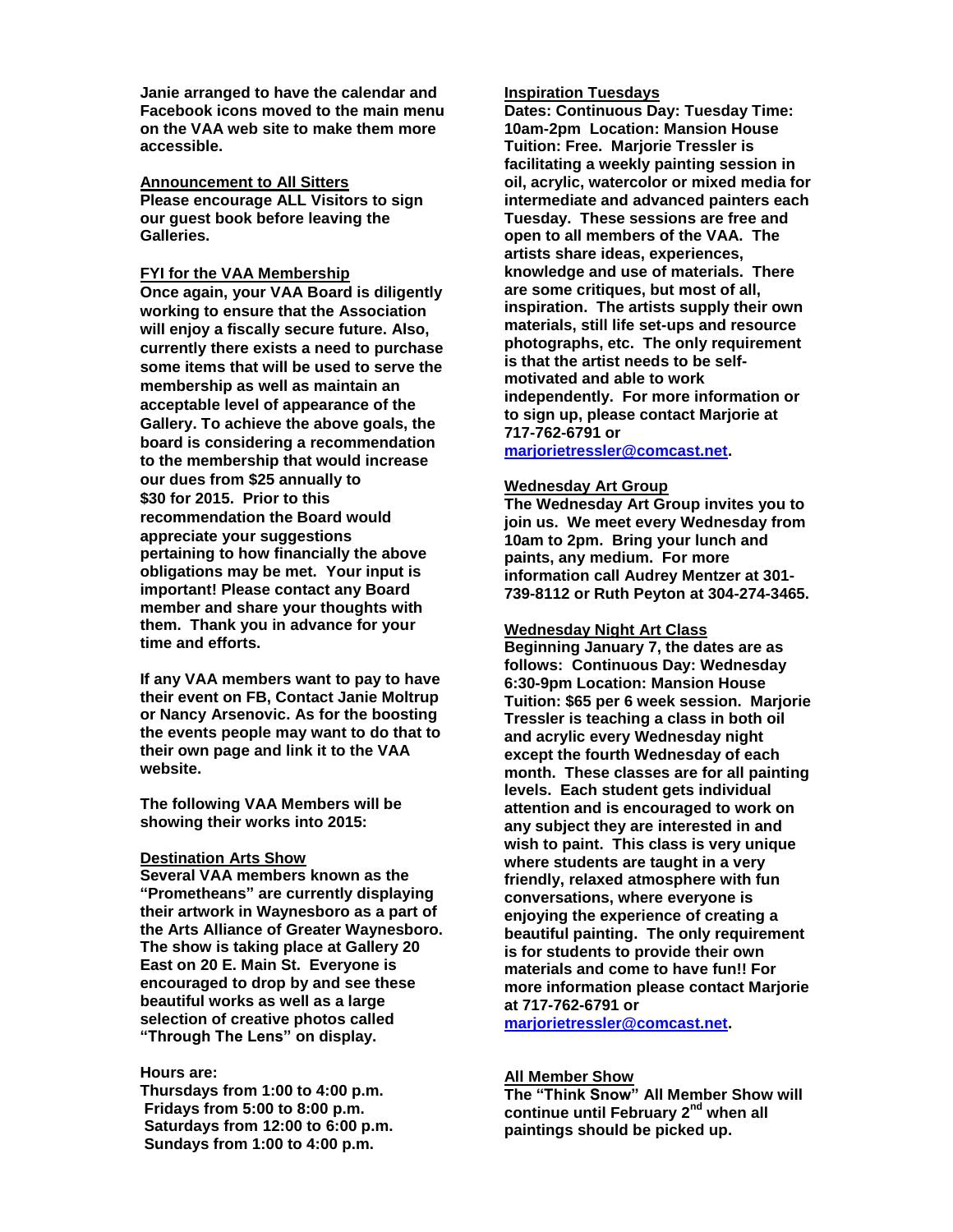**Guest Artist for January for the Waynesboro Studio Art Club Bob Wantz, a famed award winning landscape watercolorist with a rich history in the tristate area and member of the Valley Art Association as well as other art groups, will be the guest artist January 20 at 7pm. He will be giving a watercolor demonstration at the Art Club, located at The Church of The Brethren, 117 South Church Street, Waynesboro, PA.**

**Hospice of Washington County will celebrate its 35th year in 2015 with a variety of activities. The organization is again interested in working with local artists to highlight the theme, "Transformations". As plans evolve, we will keep you posted.**

**Figure Drawing at Hagerstown CC Janet Salter, a VAA member and instructor at Hagerstown CC will offer a class on drawing the human form: Art 209 in Kepler 105. Starting Wednesday, January 14. The class time is 1:00-4:35pm. Contact information is [jsalter@hagerstowncc.edu](mailto:jsalter@hagerstowncc.edu) or register online at** 

**[www.hagerstowncc.edu/webadvisor.](http://www.hagerstowncc.edu/webadvisor)**

#### **New and Improved Website**

**This article bears repeating. Visitors to the VAA website will notice a recently added NEW AND IMPROVED feature! Check out regularly up-dated pictures and comments which appear there. To add events, such as classes, trips, etc. please contact Janie Moltrup, Gallery Director, or one of the Board Members.**

#### **Changes to VAA Facebook Page Accessibility:**

**The URL for the VAA Facebook Page is below. This may be typed/entered into your Internet address bar at any time to access the VAA Facebook Page.**

#### *[https://www.facebook.com/ValleyArtAsso](https://www.facebook.com/ValleyArtAssociationHagerstown.Md) [ciationHagerstown.Md](https://www.facebook.com/ValleyArtAssociationHagerstown.Md)*

**Facebook and Calendar links have moved to the Menu column. This is a great way to see what is going on at the Mansion House.** 

**There are no longer icons at the bottom of the web page main website: [www.valleyartassoc.com](http://www.valleyartassoc.com/)**

**Dues are due immediately for people who are hanging Art In The Hallway at Meritus Medical Center and have Shrink Wraps at Mansion House. Jul. Tom Neveil Aug. Evie Cook**

- **Sept. Virginia Hair Oct. Lee Mattern Nov. Bette Rae Gallenger**
- **Dec. Cindy Smith**

**2015 Meritus Art In The Hallways Schedule: JANUARY Carol Wilks FEBRUARY Donna Mason MARCH Tamara Hoffman APRIL June Savannanh MAY Lucy Ecker JUNE Pauline Adams JULY Sue Bell AUGUST Marilyn Tracey SEPTEMBER Sue Parker OCTOBER Elizabet Stacey-Hurley NOVEMBER Eileen Pollock DECEMBER Bob Wantz** 

**Valley Art Association and 2015 Chambersburg Art In The Hallways Schedule: Jan. Norm Therrien Feb. Shirley Tolaliba Mar. Charlene Louise**

- **Apr. Noella Miller**
- **May Mona Fickes**
- **Jun. .Ruth Peyton**
- **Jul. Tom Neveil**
- **Aug. Evie Cook**
- **Sept. Virginia Hair**
- **Oct. Lee Mattern**
- **Nov. Bette Rae Gallenger**
- **Dec. Cindy Smith**